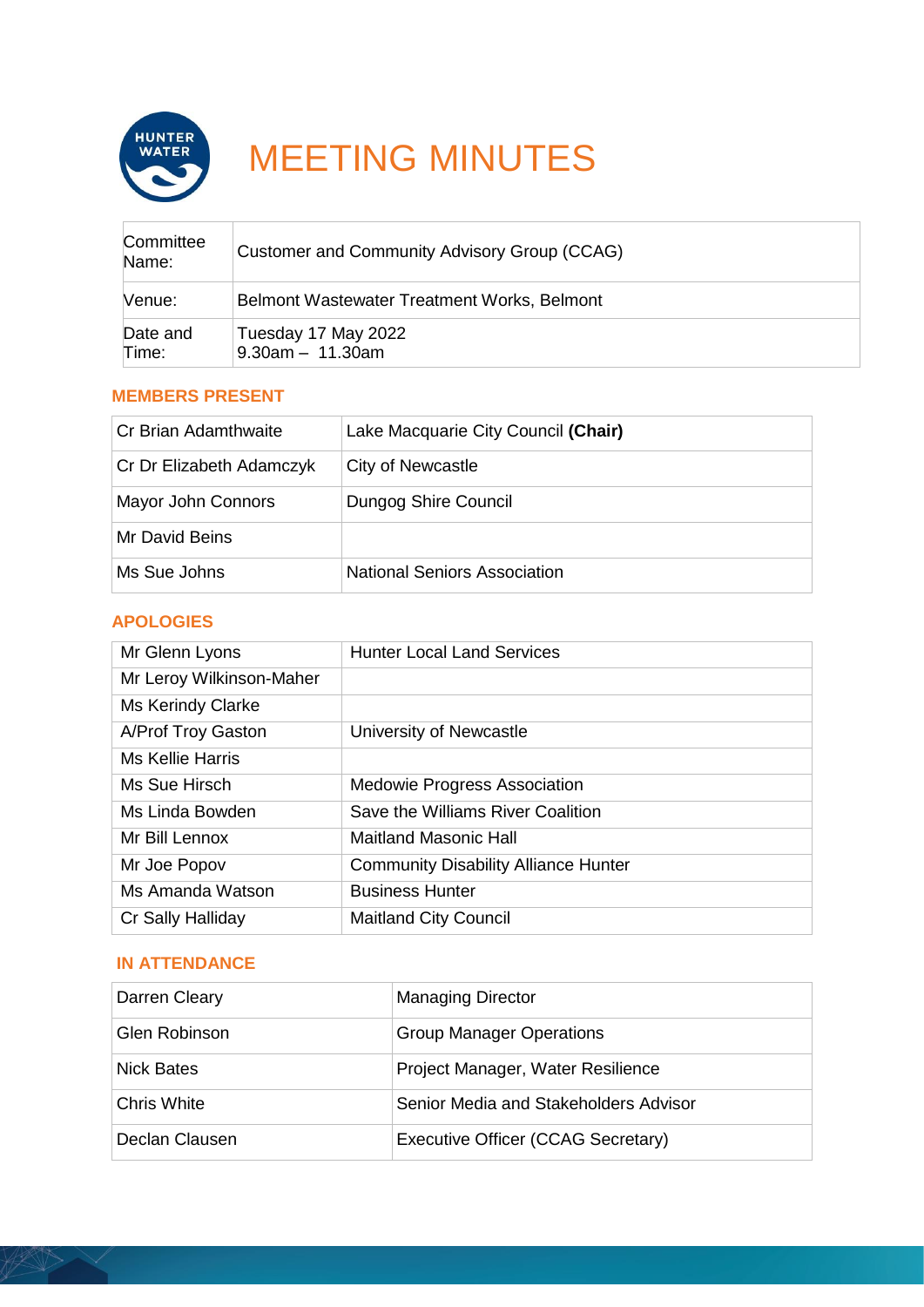#### **WELCOME**

The Managing Director, Mr Darren Cleary, opened the meeting at 9.35am, acknowledged the traditional owners of the country across the Lower Hunter region, and welcomed the CCAG Chair and members to the Belmont Wastewater Treatment Works Site.

Apologies were noted.

## **WASTEWATER TREATMENT WORKS SITE TOUR**

#### **Mr Glen Robinson, Group Manager Operations**

Mr Robinson led the group on a site tour of Hunter Water's Belmont Wastewater Treatment Works, explaining Hunter Water's wastewater treatment process.

Hunter Water's Education Team have developed a video explaining the wastewater treatment process:<https://www.youtube.com/watch?v=gWR4HX2Txu8&t=138s>



## **BELMONT DESALINATION PLANT**

#### **Mr Nick Bates, Project Manager Water Resilience**

The Managing Director advised that the NSW Government had released the Lower Hunter Water Security Plan in late April 2022. Copies of the Plan were distributed to Members and is available on Hunter Water's website at: [www.hunterwater.com.au/waterfuture](http://www.hunterwater.com.au/waterfuture)

The Managing Director advised that the Plan proposes the construction of a permanent desalination plant at Belmont.

Mr Bates presented on the desalination plant proposal, explaining the reverse osmosis and treatment process, the inputs and outputs from the Plant, the constraints and benefits of colocating the Desalination Plant on the Wastewater Treatment Works site at Belmont.

A fact sheet on the Desalination Plant was distributed to members, and is available on Hunter Water's website at: [https://www.hunterwater.com.au/documents/assets/src/uploads/documents/LHWSP-](https://www.hunterwater.com.au/documents/assets/src/uploads/documents/LHWSP-updated-docs/Desalination-fact-sheet-CA.pdf)

[updated-docs/Desalination-fact-sheet-CA.pdf](https://www.hunterwater.com.au/documents/assets/src/uploads/documents/LHWSP-updated-docs/Desalination-fact-sheet-CA.pdf)